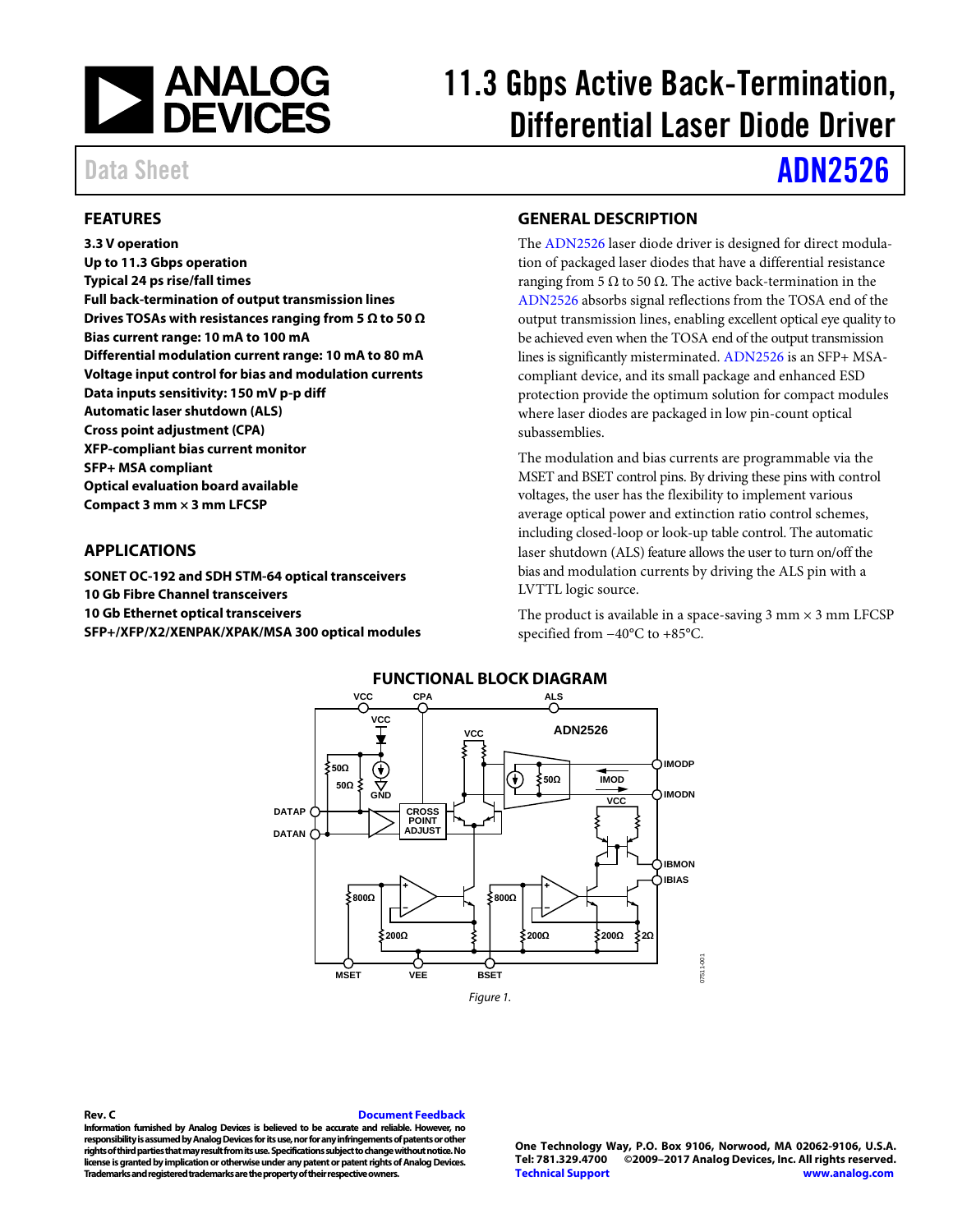## **TABLE OF CONTENTS**

### <span id="page-1-0"></span>**REVISION HISTORY**

| $5/2017$ —Rev. B to Rev. C  |  |
|-----------------------------|--|
|                             |  |
|                             |  |
|                             |  |
| $10/2013$ —Rev. A to Rev. B |  |
|                             |  |
|                             |  |
| $8/2009$ —Rev. 0 to Rev. A  |  |
|                             |  |
|                             |  |

1/2009-Revision 0: Initial Version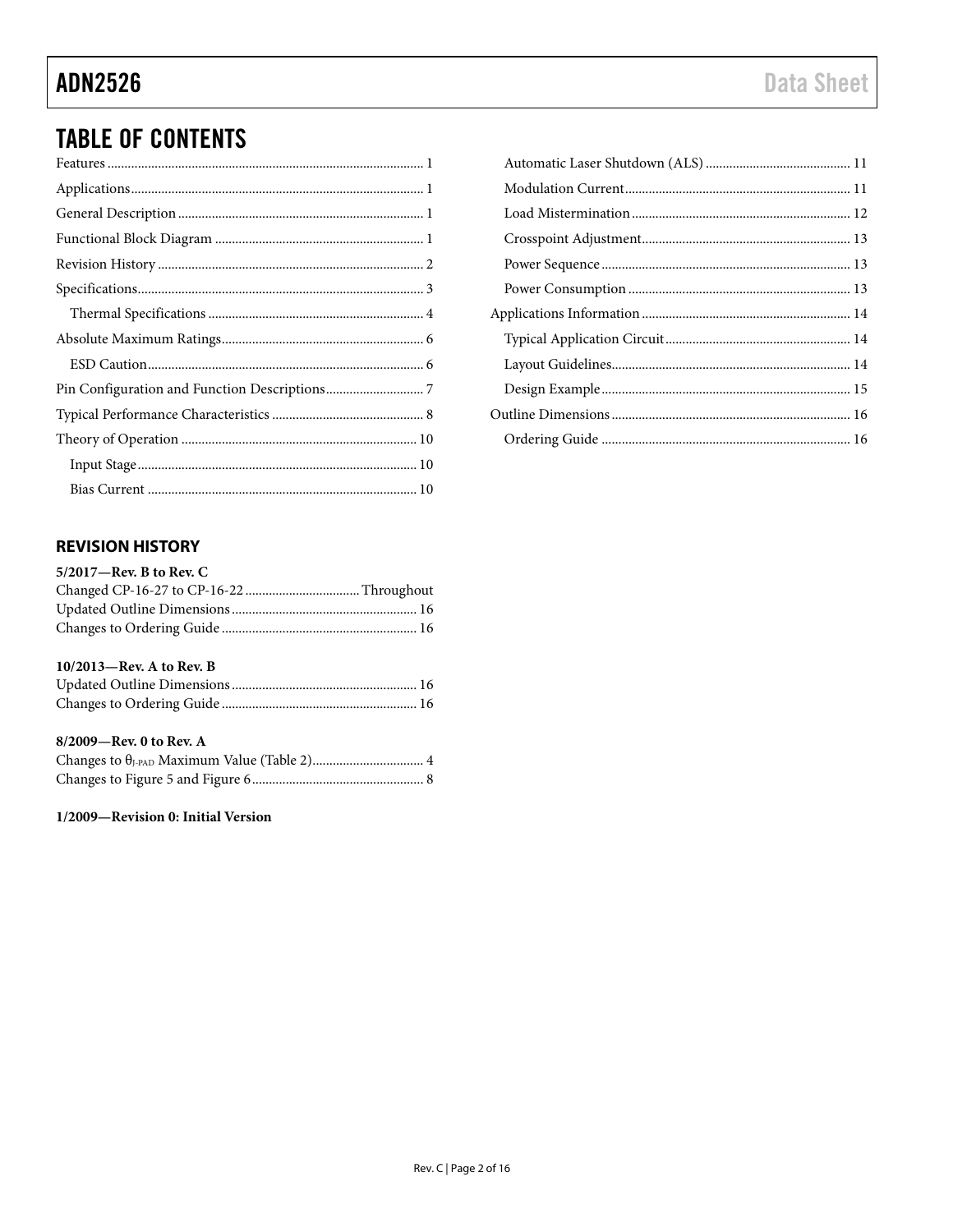## <span id="page-2-0"></span>**SPECIFICATIONS**

VCC = VCC<sub>MIN</sub> to VCC<sub>MAX</sub>, T<sub>A</sub> = −40°C to +85°C, 50 Ω differential load resistance, unless otherwise noted. Typical values are specified at  $T_A = 25^{\circ}$ C, IMOD<sup>1</sup> = 40 mA, unless otherwise noted.

### <span id="page-2-1"></span>**Table 1.**

| Parameter                                    | Min         | <b>Typ</b>     | <b>Max</b>     | Unit       | <b>Test Conditions/Comments</b>                                                     |
|----------------------------------------------|-------------|----------------|----------------|------------|-------------------------------------------------------------------------------------|
| <b>BIAS CURRENT (IBIAS)</b>                  |             |                |                |            |                                                                                     |
| <b>Bias Current Range</b>                    | 10          |                | 100            | mA         |                                                                                     |
| <b>Bias Current While ALS Asserted</b>       |             |                | 300            | μA         | $ALS = high$                                                                        |
| Compliance Voltage <sup>2</sup>              | 0.6         |                | <b>VCC</b>     | V          | $IBIAS = 100 mA$                                                                    |
|                                              | 0.6         |                | <b>VCC</b>     | V          | $IBIAS = 10 mA$                                                                     |
| MODULATION CURRENT (IMODP, IMODN)            |             |                |                |            |                                                                                     |
| <b>Modulation Current Range</b>              | 10          |                | 80             | mA diff    | $RLOAD$ = 5 $\Omega$ to 50 $\Omega$ differential                                    |
| <b>Modulation Current While ALS Asserted</b> |             |                | 0.5            | mA diff    | $ALS = high$                                                                        |
| Rise Time (20% to 80%) <sup>3, 4</sup>       |             | 24             | 32.5           | ps         |                                                                                     |
| Fall Time (20% to 80%) <sup>3,4</sup>        |             | 24             | 32.5           | ps         |                                                                                     |
| Random Jitter <sup>3, 4</sup>                |             | 0.4            | 0.9            | ps rms     |                                                                                     |
| Deterministic Jitter <sup>3, 5</sup>         |             | 7.2            | 12             | ps p-p     | Includes pulse width distortion                                                     |
| Pulse Width Distortion <sup>3,4</sup>        |             | $\overline{2}$ | 5              | ps         | $PWD = ( T_{HIGH} - T_{LOW} )/2$                                                    |
| Differential   S22                           |             | $-10$          |                | dB         | 5 GHz < $f$ < 10 GHz, Z <sub>0</sub> = 50 $\Omega$ differential                     |
|                                              |             | $-14$          |                | dB         | f < 5 GHz, Z <sub>0</sub> = 50 $\Omega$ differential                                |
| Compliance Voltage <sup>2</sup>              | $VCC - 1.1$ |                | $VCC + 1.1$    | V          |                                                                                     |
| DATA INPUTS (DATAP, DATAN)                   |             |                |                |            |                                                                                     |
| Input Data Rate                              |             |                | 11.3           | Gbps       | <b>NRZ</b>                                                                          |
| <b>Differential Input Swing</b>              | 0.15        |                | 1.6            | V p-p diff | Differential, ac-coupled                                                            |
| Differential   S11                           |             | $-16.8$        |                | dB         | f < 10 GHz, $Z_0$ = 100 $\Omega$ differential                                       |
| <b>Input Termination Resistance</b>          |             | 100            |                | Ω          | Differential                                                                        |
| <b>BIAS CONTROL INPUT (BSET)</b>             |             |                |                |            |                                                                                     |
| <b>BSET Voltage to IBIAS Gain</b>            |             | 90             |                | mA/V       |                                                                                     |
| <b>BSET Input Resistance</b>                 |             | 1000           |                | Ω          |                                                                                     |
| MODULATION CONTROL INPUT (MSET)              |             |                |                |            |                                                                                     |
| MSET Voltage to IMOD Gain                    | 50          | 78             | 100            | mA/V       | See Figure 29                                                                       |
| <b>MSET Input Resistance</b>                 |             | 1000           |                | Ω          |                                                                                     |
| <b>BIAS MONITOR (IBMON)</b>                  |             |                |                |            |                                                                                     |
| <b>IBMON to IBIAS Ratio</b>                  |             | 10             |                | µA/mA      |                                                                                     |
| Accuracy of IBIAS to IBMON Ratio             | $-5.0$      |                | $+5.0$         | $\%$       | 10 mA $\leq$ IBIAS $<$ 20 mA, R <sub>IBMON</sub> = 1 k $\Omega$                     |
|                                              | $-4.0$      |                | $+4.0$         | $\%$       | 20 mA $\leq$ IBIAS $<$ 40 mA, R <sub>IBMON</sub> = 1 k $\Omega$                     |
|                                              | $-2.5$      |                | $+2.5$         | $\%$       | 40 mA $\leq$ IBIAS $<$ 70 mA, R <sub>IBMON</sub> = 1 k $\Omega$                     |
|                                              | $-2$        |                | $+2$           | %          | 70 mA $\leq$ IBIAS $<$ 100 mA, R <sub>IBMON</sub> = 1 k $\Omega$                    |
| AUTOMATIC LASER SHUTDOWN (ALS)               |             |                |                |            |                                                                                     |
| V <sub>IH</sub>                              | 2.0         |                |                | V          |                                                                                     |
| Vĩl                                          |             |                | 0.8            | v          |                                                                                     |
| Ιı                                           | $-30$       |                | $+30$          | μA         |                                                                                     |
| Iн                                           | 0           |                | 200            | μA         |                                                                                     |
| <b>ALS Assert Time</b>                       |             |                | $\overline{2}$ | μs         | Rising edge of ALS to falling edge of IBIAS and                                     |
|                                              |             |                |                |            | IMOD below 10% of nominal, see Figure 2                                             |
| <b>ALS Negate Time</b>                       |             |                | 10             | μs         | Falling edge of ALS to rise of IBIAS and IMOD<br>above 90% of nominal, see Figure 2 |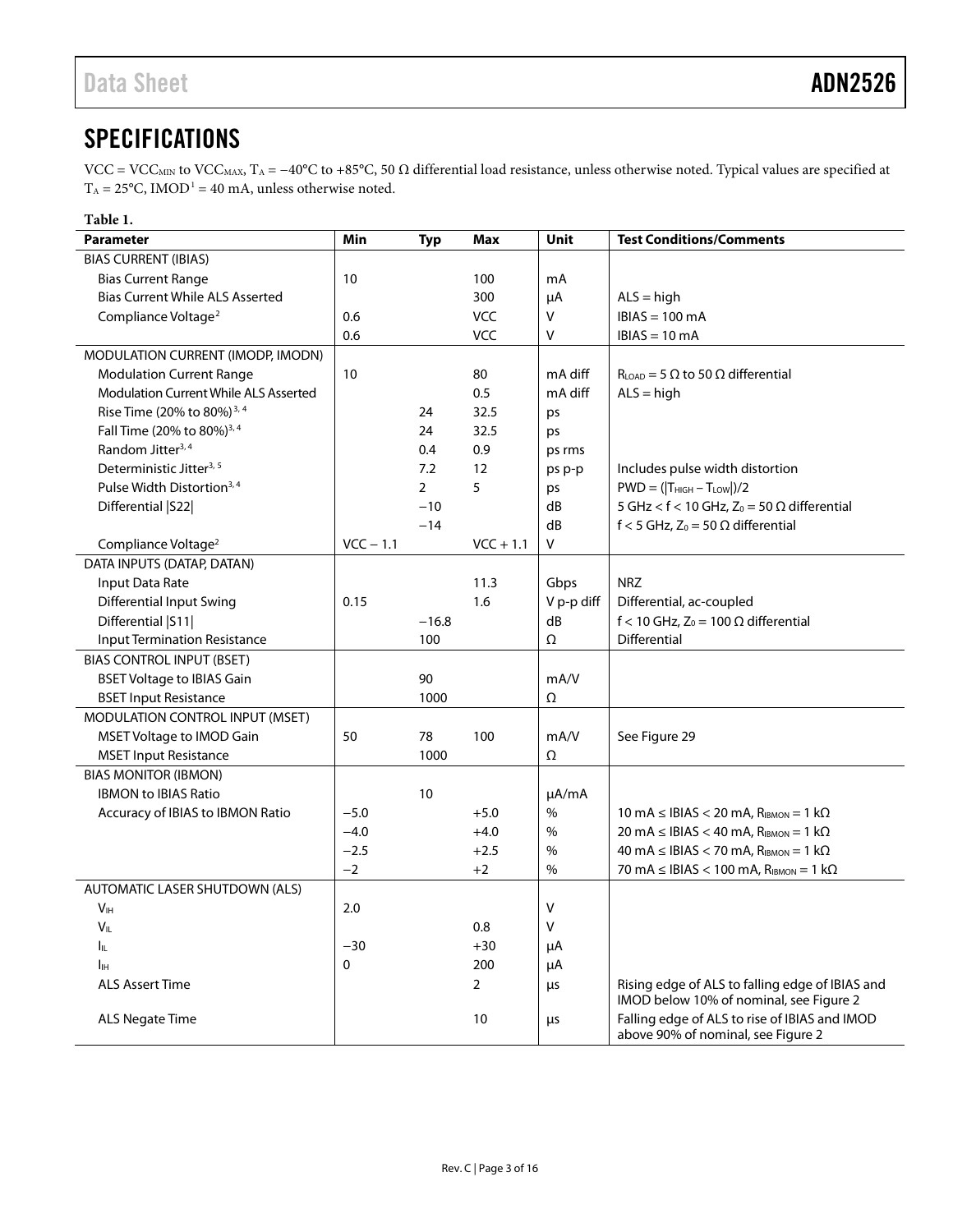## <span id="page-3-2"></span>ADN2526 Data Sheet

| Min | Тур  | Max | Unit | <b>Test Conditions/Comments</b>                                                       |
|-----|------|-----|------|---------------------------------------------------------------------------------------|
|     |      |     |      |                                                                                       |
| 3.0 | 3.3  | 3.6 | ν    |                                                                                       |
|     | 46   | 55  | mA   | $V_{RSET} = V_{MSET} = 0 V$                                                           |
|     | 74   | 95  | mA   | $V_{\text{BSET}} = V_{\text{MSET}} = 0 V$ ; Isupply = I <sub>CC</sub> + IMODP + IMODN |
|     | 1.88 |     | ۷    | In NC mode (refer to Table 4)                                                         |
|     | 50   |     | $\%$ | From an optical eye in NC mode                                                        |
|     |      |     |      |                                                                                       |

 $^{1}$  IMOD is the total modulation current sink capability for a differential driver. IMOD = I<sub>MODP</sub> + I<sub>MODN</sub>, the dynamic current sank by the IMODP and IMODN pins.<br><sup>2</sup> Befers to the voltage between the pin for which the

<sup>2</sup> Refers to the voltage between the pin for which the compliance voltage is specified and VEE.<br><sup>3</sup> The pattern used is a repetitive sequence of eight 1s followed by eight 0s at 11.3 Gbps.<br><sup>4</sup> Measured using the bigh spee

<sup>4</sup> Measured using the high speed characterization circuit shown in Figure 3.<br><sup>5</sup> The pattern used is K28.5 (00111110101100000101) at a 11.3 Ghns rate.

 $^5$  The pattern used is K28.5 (00111110101100000101) at a 11.3 Gbps rate.<br> $^6$  Only includes current in the VCC pins.

7 Without laser diode loaded.

### <span id="page-3-0"></span>**THERMAL SPECIFICATIONS**

#### <span id="page-3-3"></span>**Table 2.**

| <b>Parameter</b>        | Min | Tvp  | Max  | Unit   | <b>Conditions/Comments</b>                                |
|-------------------------|-----|------|------|--------|-----------------------------------------------------------|
| $\theta$ j-PAD          | 2.6 | 5.8  | 10.7 | °C/W   | Thermal resistance from junction to bottom of exposed pad |
| $\theta$ J-TOP          | 65  | 72.2 | 79.4 | °C/W   | Thermal resistance from junction to top of package        |
| IC Junction Temperature |     |      | l 25 | $\sim$ |                                                           |

<span id="page-3-1"></span>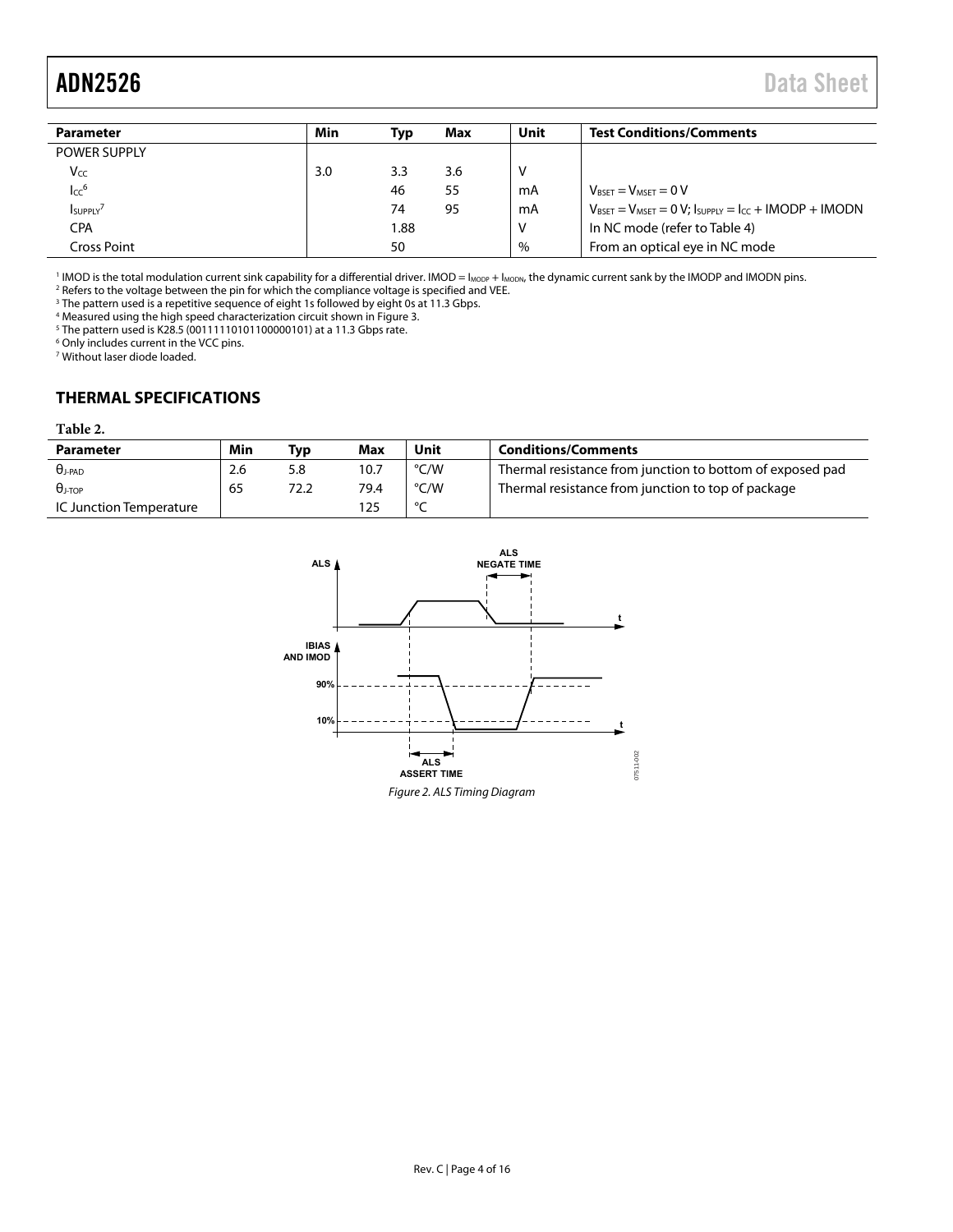### Data Sheet **ADN2526**

<span id="page-4-0"></span>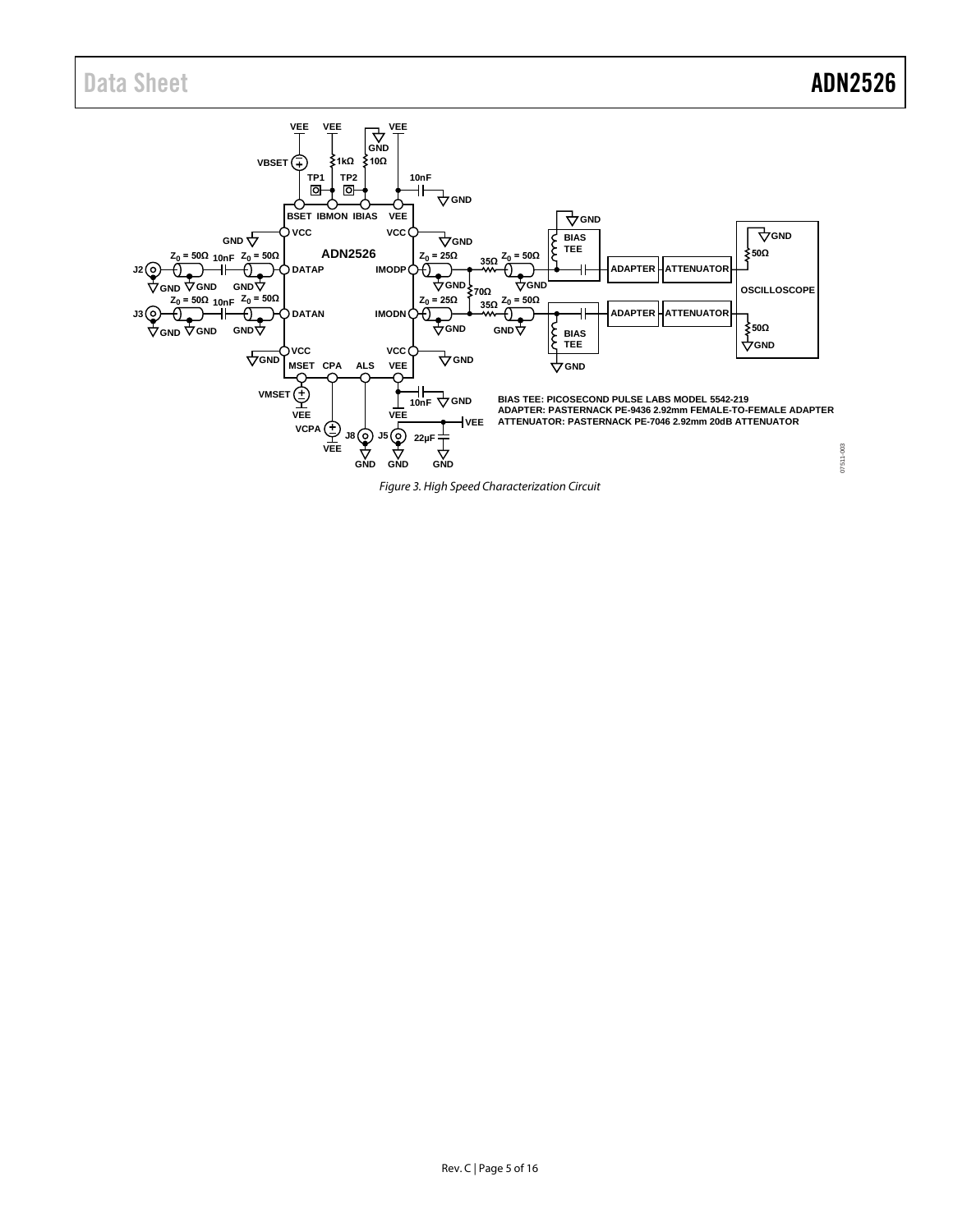### ADN2526 Data Sheet

### <span id="page-5-0"></span>ABSOLUTE MAXIMUM RATINGS

VEE connected to supply ground.

#### **Table 3.**

| <b>Parameter</b>                            | Rating                              |
|---------------------------------------------|-------------------------------------|
| Supply Voltage, VCC to VEE                  | $-0.3$ V to $+4.2$ V                |
| <b>IMODP. IMODN to VEE</b>                  | 1.1 V to 4.75 V                     |
| DATAP, DATAN to VEE                         | $VCC - 1.8 V to VCC - 0.4 V$        |
| All Other Pins                              | $-0.3$ V to VCC $+0.3$ V            |
| HBM ESD on IMODP, IMODN                     | 200 V                               |
| HBM FSD on All Other Pins                   | $1$ kV                              |
| Junction Temperature                        | $150^{\circ}$ C                     |
| Storage Temperature Range                   | $-65^{\circ}$ C to $+150^{\circ}$ C |
| Soldering Temperature<br>(Less Than 10 sec) | 300 $\degree$ C                     |

Stresses at or above those listed under Absolute Maximum Ratings may cause permanent damage to the product. This is a stress rating only; functional operation of the product at these or any other conditions above those indicated in the operational section of this specification is not implied. Operation beyond the maximum operating conditions for extended periods may affect product reliability.

### <span id="page-5-1"></span>**ESD CAUTION**



ESD (electrostatic discharge) sensitive device. Charged devices and circuit boards can discharge without detection. Although this product features patented or proprietary protection circuitry, damage may occur on devices subjected to high energy ESD. Therefore, proper ESD precautions should be taken to avoid performance degradation or loss of functionality.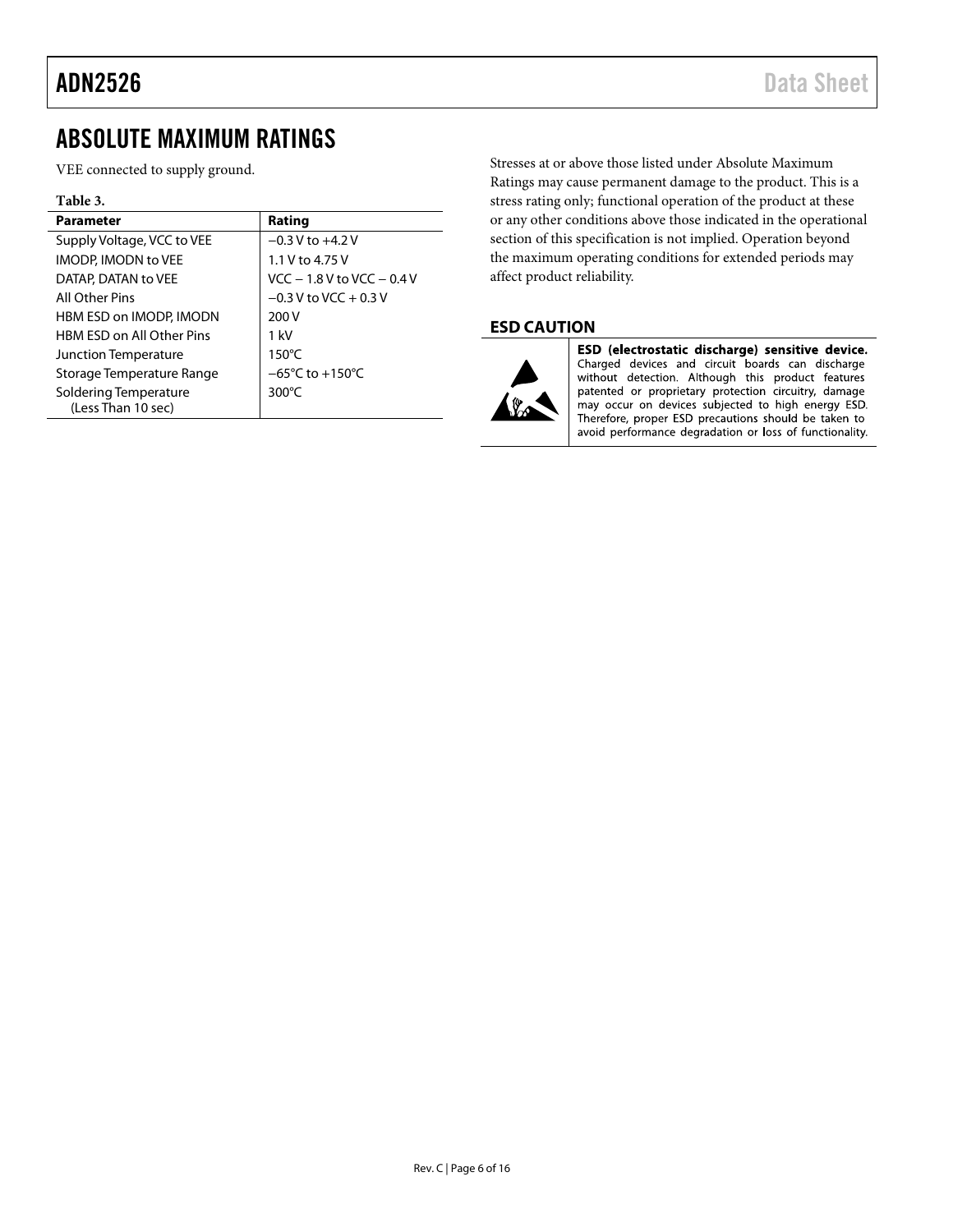## <span id="page-6-0"></span>PIN CONFIGURATION AND FUNCTION DESCRIPTIONS



*Figure 4. Pin Configuration*

<span id="page-6-1"></span>**Table 4. Pin Function Descriptions** 

| Pin No.   | <b>Mnemonic</b>    | I/O <sup>1</sup> | <b>Description</b>                                                                      |
|-----------|--------------------|------------------|-----------------------------------------------------------------------------------------|
|           | <b>MSET</b>        | AI               | <b>Modulation Current Control Input.</b>                                                |
| 2         | <b>CPA</b>         | AI               | Adjustable Cross Point. Defaults to not connected (NC) mode (floating).                 |
| 3         | <b>ALS</b>         | <b>DI</b>        | Automatic Laser Shutdown.                                                               |
| 4         | <b>VEE</b>         | P                | Negative Power Supply. Normally connected to system ground.                             |
| 5         | <b>VCC</b>         | P                | Positive Power Supply.                                                                  |
| 6         | <b>IMODN</b>       | AI               | Modulation Current Sink, Negative.                                                      |
|           | <b>IMODP</b>       | AI               | Modulation Current Sink, Positive.                                                      |
| 8         | <b>VCC</b>         | P                | Positive Power Supply.                                                                  |
| 9         | <b>VEE</b>         | P                | Negative Power Supply. Normally connected to system ground.                             |
| 10        | <b>IBIAS</b>       | AI               | <b>Bias Current Sink.</b>                                                               |
| 11        | <b>IBMON</b>       | AO               | Bias Current Monitoring Output.                                                         |
| 12        | <b>BSET</b>        | AI               | Bias Current Control Input.                                                             |
| 13        | <b>VCC</b>         | P                | Positive Power Supply.                                                                  |
| 14        | <b>DATAP</b>       | AI               | Data Signal Positive Input.                                                             |
| 15        | <b>DATAN</b>       | AI               | Data Signal Negative Input.                                                             |
| 16        | VCC                | P                | Positive Power Supply.                                                                  |
| 17 (EPAD) | Exposed Pad (EPAD) | P                | The exposed pad on the bottom of the package must be connected to VCC or the GND plane. |

 $1$  AI = analog input, DI = digital input, P = power, AO = analog output.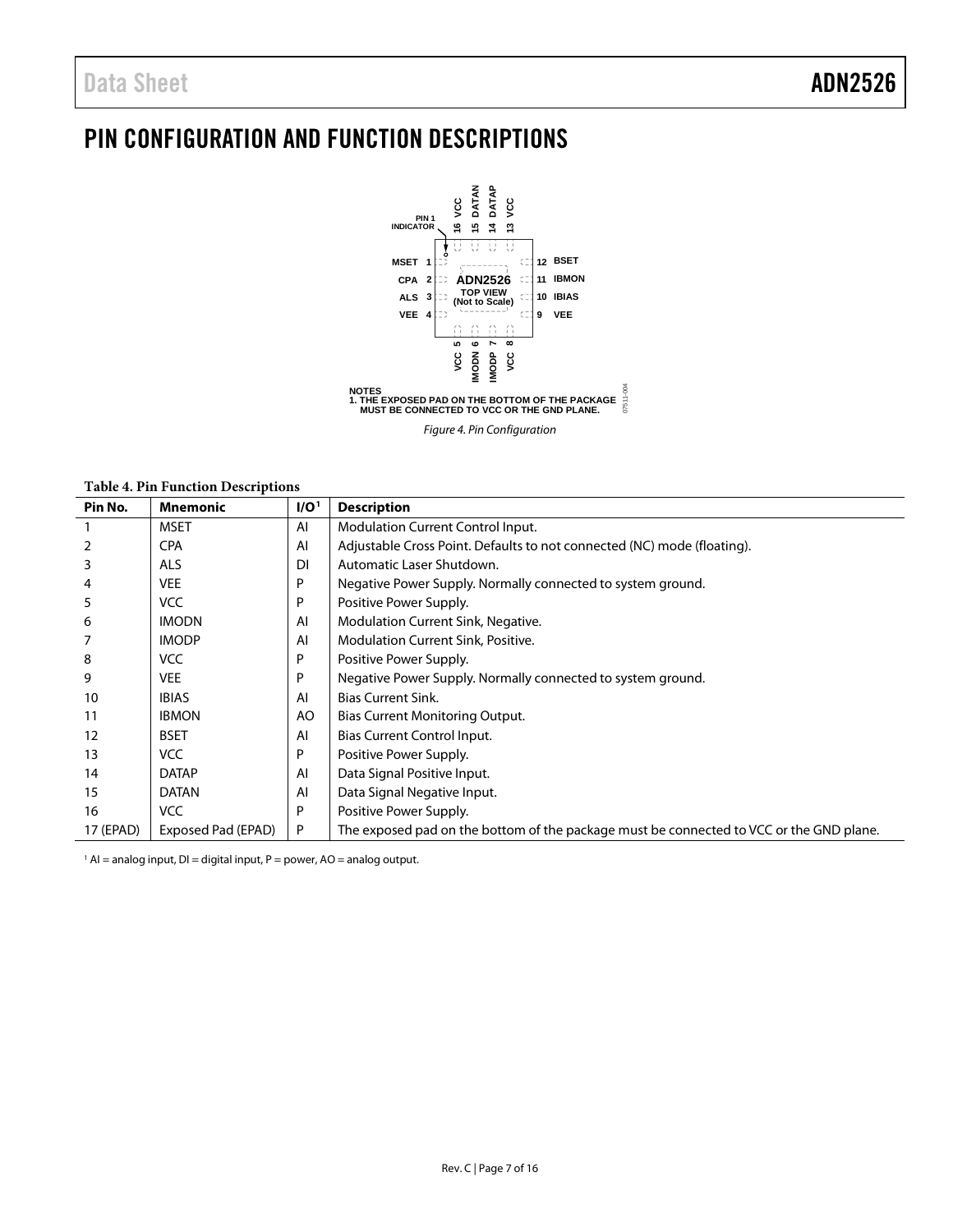## <span id="page-7-0"></span>TYPICAL PERFORMANCE CHARACTERISTICS

 $T_A = 25^{\circ}$ C, VCC = 3.3 V, unless otherwise noted.



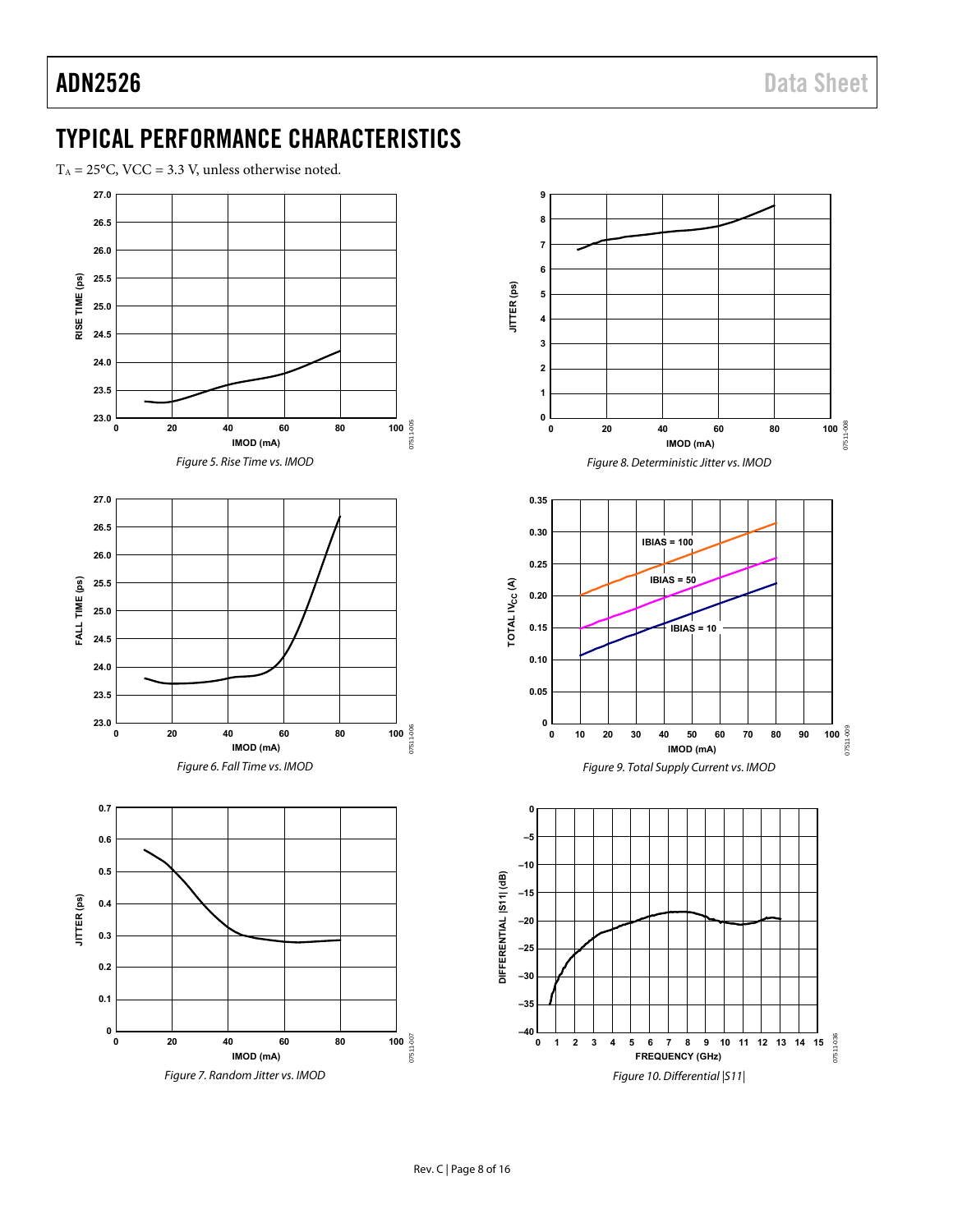### Data Sheet **ADN2526**







Figure 14. Electrical Eye Diagram (11.3 Gbps, PRBS31, IMOD = 80 mA)



<span id="page-8-0"></span>Figure 15. Filtered SONET OC192 Optical Eye Diagram (for Reference)



<span id="page-8-1"></span>Figure 16. Filtered 10 Gb Ethernet Optical Eye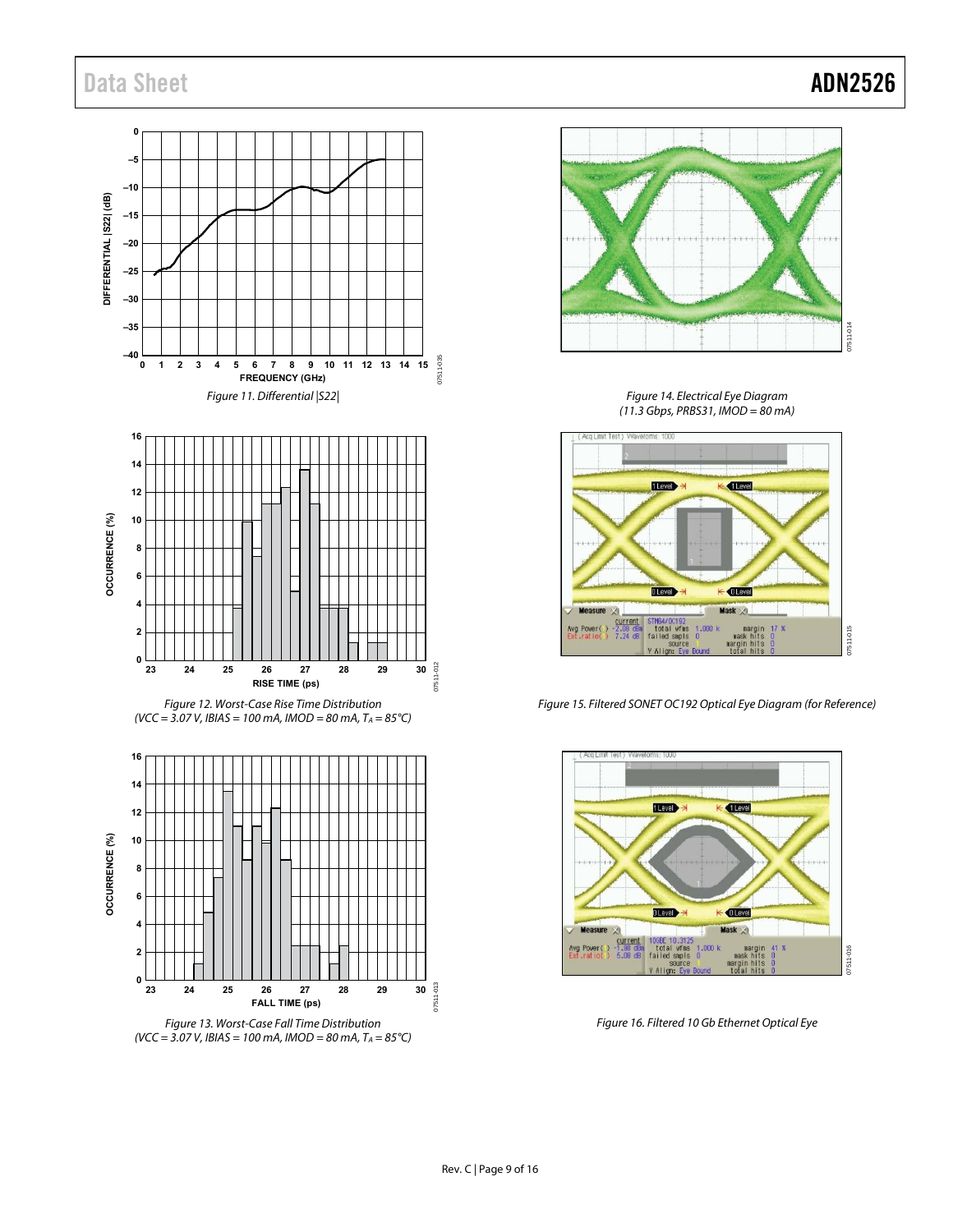### <span id="page-9-0"></span>THEORY OF OPERATION

As shown in [Figure 1,](#page-0-4) th[e ADN2526 c](http://www.analog.com/ADN2526?doc=ADN2526.pdf)onsists of an input stage and two voltage-controlled current sources for bias and modulation. The bias current, which is available at the IBIAS pin, is controlled by the voltage applied at the BSET pin and can be monitored at the IBMON pin. The differential modulation current, which is available at the IMODP and IMODN pins, is controlled by the voltage applied to the MSET pin. The output stage implements the active back-match circuitry for proper transmission line matching and power consumption reduction. The [ADN2526](http://www.analog.com/ADN2526?doc=ADN2526.pdf) can drive a load having differential resistance ranging from 5 Ω to 50 Ω. The excellent back-termination in the [ADN2526](http://www.analog.com/ADN2526?doc=ADN2526.pdf) absorbs the signal reflections from the TOSA end, enabling excellent optical eye quality, even though the TOSA is significantly misterminated.

### <span id="page-9-1"></span>**INPUT STAGE**

The input stage of th[e ADN2526](http://www.analog.com/ADN2526?doc=ADN2526.pdf) converts the data signal applied to the DATAP and DATAN pins to a level that ensures proper operation of the high speed switch. The equivalent circuit of the input stage is shown i[n Figure 17.](#page-9-3)



Figure 17. Equivalent Circuit of the Input Stage

<span id="page-9-3"></span>The DATAP and DATAN pins are terminated internally with a 100 Ω differential termination resistor. This minimizes signal reflections at the input, which can otherwise lead to degradation in the output eye diagram. It is not recommended to drive the [ADN2526 w](http://www.analog.com/ADN2526?doc=ADN2526.pdf)ith single-ended data signal sources.

The [ADN2526 i](http://www.analog.com/ADN2526?doc=ADN2526.pdf)nput stage must be ac-coupled to the signal source to eliminate the need for matching between the commonmode voltages of the data signal source and the input stage of the driver (se[e Figure 18\)](#page-9-4). The ac-coupling capacitors should have an impedance much less than 50  $\Omega$  over the required frequency range. Generally, this is achieved using 10 nF to 100 nF capacitors.

In SFP+ MSA applications, the DATAP and DATAN pins need to be connected to the SFP+ connector directly. This connection requires enhanced ESD protection to support the SFP+ module hot plug-in application.



### <span id="page-9-4"></span><span id="page-9-2"></span>**BIAS CURRENT**

The bias current is generated internally using a voltage-to-current converter consisting of an internal operational amplifier and a transistor, as shown i[n Figure 19.](#page-9-5) 



Figure 19. Voltage-to-Current Converter Used to Generate IBIAS

<span id="page-9-5"></span>The voltage-to-current conversion factor is set at 100 mA/V by the internal resistors, and the bias current is monitored using a current mirror with a gain equal to 1/100. By connecting a 1 k $\Omega$ resistor between IBMON and VEE, the bias current can be monitored as a voltage across the resistor. A low temperature coefficient precision resistor must be used for the IBMON resistor (R<sub>IBMON</sub>). Any error in the value of R<sub>IBMON</sub> that is due to tolerances or to drift in its value over temperature contributes to the overall error budget for the IBIAS monitor voltage. If the IBMON voltage is connected to an ADC for analog-to-digital conversion,  $R_{IBMON}$ should be placed close to the ADC to minimize errors due to voltage drops on the ground plane.

The equivalent circuits of the BSET, IBIAS, and IBMON pins are shown i[n Figure 20,](#page-9-6) [Figure 21,](#page-10-2) and [Figure 22.](#page-10-3) 



<span id="page-9-6"></span>Figure 20. Equivalent Circuit of the BSET Pin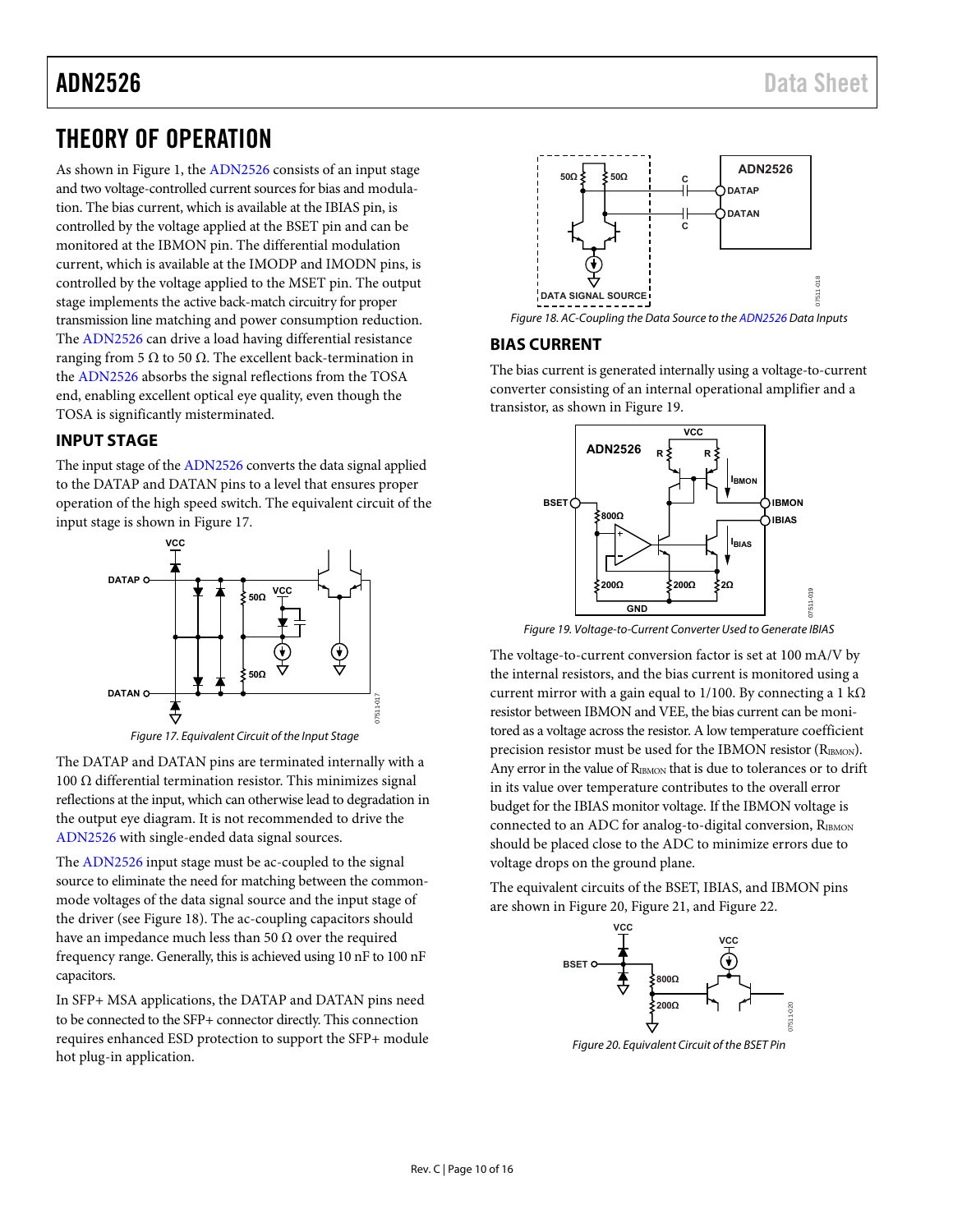### Data Sheet **ADN2526**



<span id="page-10-2"></span>Figure 21. Equivalent Circuit of the IBIAS Pin



Figure 22. Equivalent Circuit of the IBMON Pin

<span id="page-10-3"></span>The recommended configuration for BSET, IBIAS, and IBMON is shown in [Figure 23.](#page-10-4) 



<span id="page-10-4"></span>Figure 23. Recommended Configuration for the BSET, IBIAS, and IBMON Pins

The circuit used to drive the BSET voltage must be able to drive the 1 kΩ input resistance of the BSET pin. For proper operation of the bias current source, the voltage at the IBIAS pin must be between the compliance voltage specifications for this pin over supply, temperature, and bias current range (se[e Table 1\)](#page-2-1). The maximum compliance voltage is specified for only two bias current levels (10 mA and 100 mA), but it can be calculated for any bias current by

$$
V_{COMPLIANCE\_MAX} (V) = VCC (V) - 0.75 - 4.4 \times IBIAS
$$
 (1)

See the [Applications Information s](#page-13-0)ection for examples of headroom calculations.

The function of the inductor, L, is to isolate the capacitance of the IBIAS output from the high frequency signal path. For recommended components, see [Table 7.](#page-13-3)

### <span id="page-10-0"></span>**AUTOMATIC LASER SHUTDOWN (ALS)**

The ALS pin is a digital input that enables/disables both the bias and modulation currents, depending on the logic state applied, as shown i[n Table 5.](#page-10-5) 

<span id="page-10-5"></span>

|  | <b>Table 5. ALS Functions</b> |
|--|-------------------------------|
|--|-------------------------------|

| <b>ALS Logic State</b> | <b>IBIAS and IMOD</b> |
|------------------------|-----------------------|
| High                   | Disabled              |
| Low                    | Enabled               |
| Floating               | Enabled               |

The ALS pin is compatible with 3.3 V CMOS and LVTTL logic levels. Its equivalent circuit is shown i[n Figure 24.](#page-10-6)



Figure 24. Equivalent Circuit of the ALS Pin

### <span id="page-10-6"></span><span id="page-10-1"></span>**MODULATION CURRENT**

The modulation current can be controlled by applying a dc voltage to the MSET pin. This voltage is converted into a dc current by using a voltage-to-current converter using an operational amplifier and a bipolar transistor, as shown in [Figure 25.](#page-10-7) 



Figure 25. Generation of Modulation Current on th[e ADN2526](http://www.analog.com/ADN2526?doc=ADN2526.pdf) 

<span id="page-10-7"></span>This dc current is switched by the data signal applied to the input stage (DATAP and DATAN pins) and amplified by the output stage to generate the differential modulation current at the IMODP and IMODN pins.

The output stage also generates the active back-termination, which provides proper transmission line termination. Active back-termination uses feedback around an active circuit to synthesize a broadband termination resistance. This provides excellent transmission line termination, while dissipating less power than a traditional resistor passive back-termination. A small portion of the modulation current flows in the virtual 50 Ω active back-termination resistor. All of the preset IMOD modulation current, the range specified i[n Table 1,](#page-2-1) flows into the external load. The equivalent circuits for MSET, IMODP, and IMODN are shown i[n Figure 26](#page-11-2) an[d Figure 27.](#page-11-3) The two 25  $\Omega$ resistors i[n Figure 27](#page-11-3) are not actual resistors. They represent the active back-termination resistance.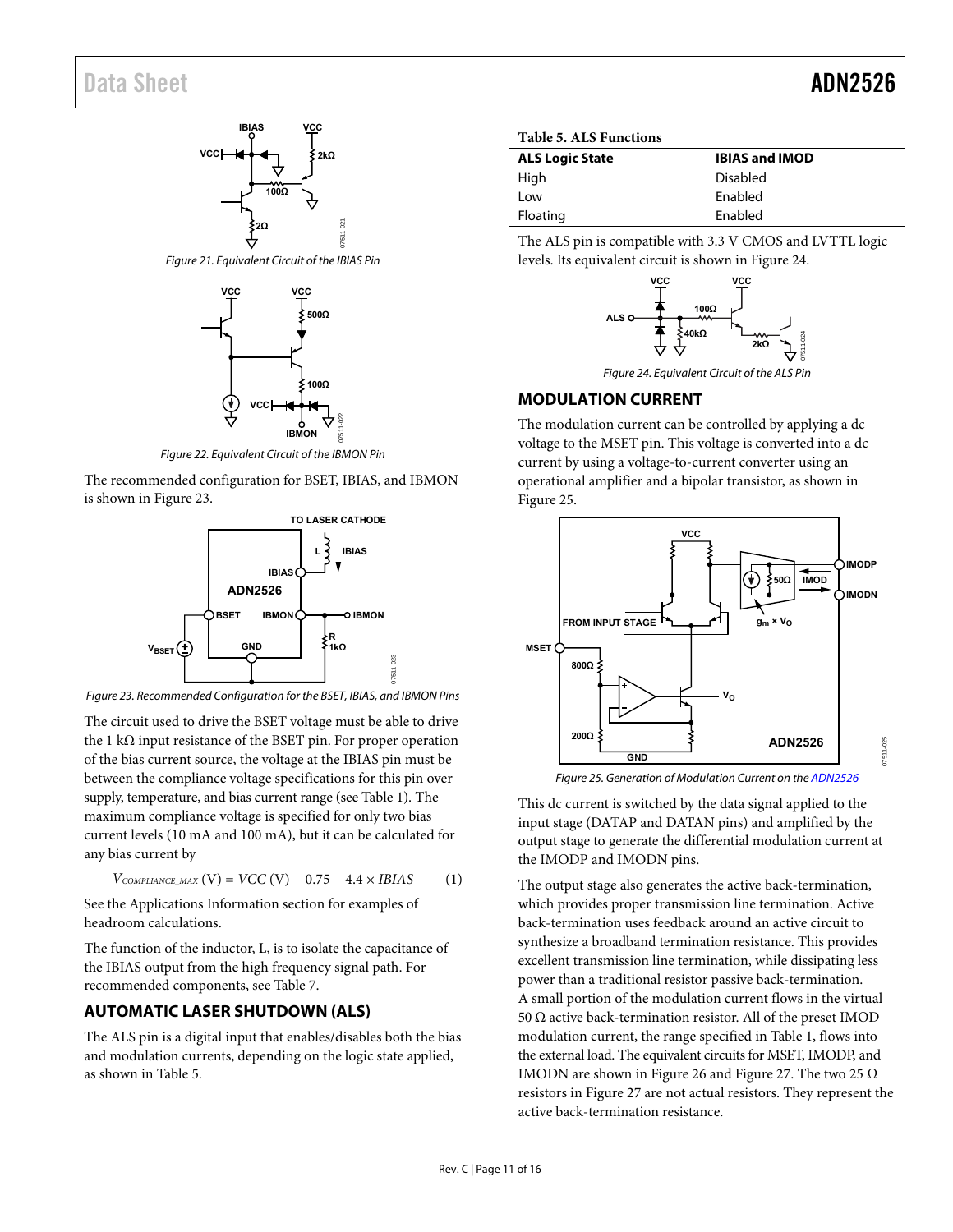

<span id="page-11-2"></span>

<span id="page-11-3"></span>Figure 27. Equivalent IMODP and IMODN Pins, As Seen From Laser Side

The recommended configuration of the MSET, IMODP, and IMODN pins is shown i[n Figure 28.](#page-11-4) Se[e Table 7 f](#page-13-3)or the recommended components.



<span id="page-11-4"></span>Figure 28. Recommended Configuration for the MSET, IMODP, and IMODN Pins

The ratio between the voltage applied to the MSET pin and the differential modulation current available at the IMODP and IMODN pins is a function of the load resistance value, as shown in [Figure 29.](#page-11-1) 

<span id="page-11-1"></span>

Using the resistance of the TOSA, the user can calculate the voltage range that should be applied to the MSET pin to generate the required modulation current range (see the example in the [Applications Information s](#page-13-0)ection).

The circuit used to drive the MSET voltage must be able to drive the 1 kΩ resistance of the MSET pin. To be able to drive 80 mA modulation currents through the differential load, the output stage of th[e ADN2526](http://www.analog.com/ADN2526?doc=ADN2526.pdf) (the IMODP and IMODN pins) must be ac-coupled to the load. The voltages at these pins have a dc component equal to VCC and an ac component with single-ended, peak-to-peak amplitude of IMOD  $\times$  25  $\Omega$ . This is the case even if the load impedance is less than 50  $\Omega$  differential, because the transmission line characteristic impedance sets the peak-to-peak amplitude. For proper operation of the output stage, the voltages at the IMODP and IMODN pins must be between the compliance voltage specifications for these pins over supply, temperature, and modulation current range, as shown i[n Figure 30.](#page-11-5)  See the [Applications Information s](#page-13-0)ection for examples of headroom calculations.



Figure 30. Allowable Range for the Voltage at IMODP and IMODN

### <span id="page-11-5"></span><span id="page-11-0"></span>**LOAD MISTERMINATION**

Due to its excellent S22 performance, th[e ADN2526](http://www.analog.com/ADN2526?doc=ADN2526.pdf) can drive differential loads that range from 5  $Ω$  to 50  $Ω$ . In practice, many TOSAs have differential resistance less than 50  $\Omega$ . In this case, with 50 Ω differential transmission lines connecting the [ADN2526 t](http://www.analog.com/ADN2526?doc=ADN2526.pdf)o the load, the load end of the transmission lines are misterminated. This mistermination leads to signal reflections back to the driver. The excellent back-termination in th[e ADN2526](http://www.analog.com/ADN2526?doc=ADN2526.pdf) absorbs these reflections, preventing their reflection back to the load. This enables excellent optical eye quality to be achieved, even when the load end of the transmission lines is significantly misterminated. The connection between the load and th[e ADN2526 m](http://www.analog.com/ADN2526?doc=ADN2526.pdf)ust be made with 50  $\Omega$  differential (25  $\Omega$  single-ended) transmission lines so that the driver end of the transmission lines is properly terminated.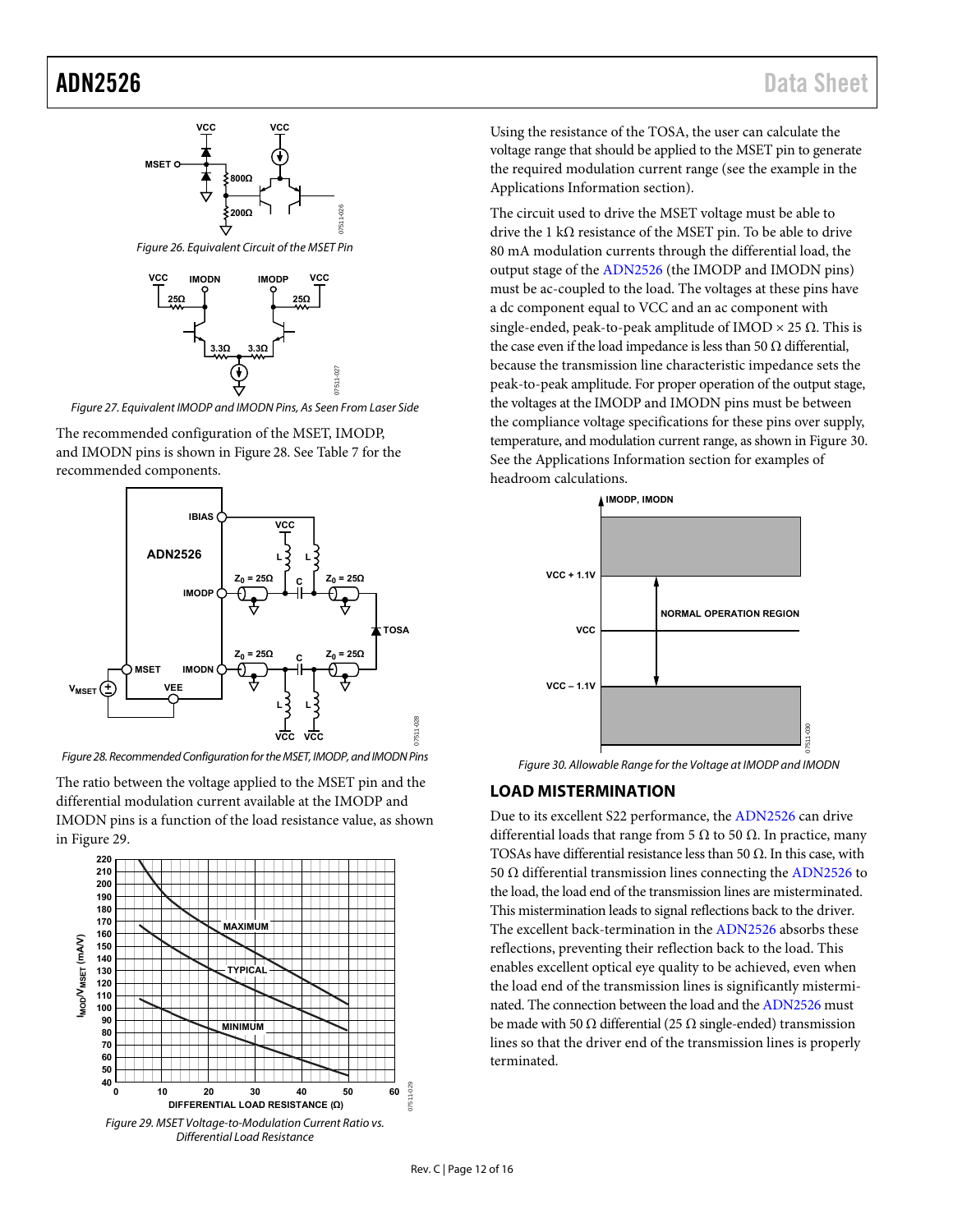### <span id="page-12-0"></span>**CROSSPOINT ADJUSTMENT**

The optical eye cross point is adjustable between 35% and 65% using the cross point adjust (CPA) control input. The equivalent circuit for the CPA pin is shown i[n Figure 31.](#page-12-3) In a default CPA setting, leave CPA unconnected (maintain pin-to-pin compatibility with the [ADN2525\)](http://www.analog.com/ADN2525?doc=ADN2526.pdf). The internal bias circuit presents about 1.9 V at the CPA pin and the eye cross point is set to 50%. To set the cross point at various points, apply an external voltage to the CPA pin.



*Figure 31. Equivalent Circuit for CPA Pin*

#### <span id="page-12-3"></span><span id="page-12-1"></span>**POWER SEQUENCE**

To ensure reliable operation, the recommended power-up sequence is: the supply rail to [ADN2526](http://www.analog.com/ADN2526?doc=ADN2526.pdf) first, then the BSET pin, followed by the MSET pin, and, finally, the CPA pin.

To turn off th[e ADN2526,](http://www.analog.com/ADN2526?doc=ADN2526.pdf) the operation is reversed: shut down CPA first, then MSET, followed by BSET, and, last, the supply rail.

#### <span id="page-12-2"></span>**POWER CONSUMPTION**

The power dissipated by th[e ADN2526](http://www.analog.com/ADN2526?doc=ADN2526.pdf) is given by

$$
P = VCC \times \left(\frac{V_{MSET}}{13.5} + I_{\text{SUPPLY}}\right) + V_{IBIAS} \times IBIAS
$$

where:

*VCC* is the power supply voltage.

*VMSET* is the voltage applied to the MSET pin.

*ISUPPLY* is the sum of the currents that flow into VCC, IMODP, and IMODN, which are sank by th[e ADN2526](http://www.analog.com/ADN2526?doc=ADN2526.pdf) when  $V_{\text{BSET}} =$ 

 $V<sub>MSET</sub> = 0 V$ , expressed in amps (se[e Table 1\)](#page-2-1). *VIBIAS* is the average voltage presented on the IBIAS pin.

*IBIAS* is the bias current sank by the [ADN2526.](http://www.analog.com/ADN2526?doc=ADN2526.pdf)

Considering  $V_{\text{BSET}}/IBIAS = 10 \text{ mV/mA}$  as the conversion factor from VBSET to IBIAS, the dissipated power becomes

$$
P = VCC \times \left(\frac{V_{MSET}}{13.5} + I_{\textit{SUPPLY}}\right) + \frac{V_{\textit{BSET}}}{10} \times V_{\textit{IBIAS}}
$$

To ensure long-term reliable operation, the junction temperature of th[e ADN2526](http://www.analog.com/ADN2526?doc=ADN2526.pdf) must not exceed 125°C, as specified in [Table](#page-3-3) 2. For improved heat dissipation, the SFP+ module case can work as a heat sink, as shown i[n Figure 32.](#page-12-4) A compact optical module is a complex thermal environment, and calculations of device junction temperature using the package junction-to-ambient thermal resistance  $(\theta_{IA})$  do not yield accurate results.



*Figure 32. Typical Optical Module Structure*

<span id="page-12-4"></span>The parameters i[n Table 6](#page-12-5) can be used to estimate the IC junction temperature.

<span id="page-12-5"></span>**Table 6. Definitions**

| <b>Parameter</b> | <b>Description</b>                                                       | Unit          |
|------------------|--------------------------------------------------------------------------|---------------|
| TTOP             | Temperature at the top of the package                                    | °C            |
| TPAD             | Temperature at the package exposed paddle                                | °C            |
| Тı               | IC junction temperature                                                  | °C            |
| P                | Power dissipation                                                        | W             |
| $\theta$ i-top   | Thermal resistance from the IC junction to<br>the package top            | $\degree$ C/W |
| $\theta$ j-pad   | Thermal resistance from the IC junction to<br>the package exposed paddle | °C/W          |

 $T<sub>TOP</sub>$  and  $T<sub>PAD</sub>$  can be determined by measuring the temperature at points inside the module, as shown in [Figure 32.](#page-12-4) The thermocouples should be positioned to obtain an accurate measurement of the package top and paddle temperatures. Using the model shown i[n Figure 33,](#page-12-6) the junction temperature can be calculated by

$$
T_{J} = \frac{P \times (\theta_{J-PAD} \times \theta_{J-TOP}) + T_{TOP} \times \theta_{J-PAD} + T_{PAD} \times \theta_{J-TOP}}{\theta_{J-PAD} + \theta_{J-TOP}}
$$

where:

*θJ-TOP* and *θJ-PAD* are given i[n Table 2.](#page-3-3)  *P* is the power dissipated by the [ADN2526.](http://www.analog.com/ADN2526?doc=ADN2526.pdf)



<span id="page-12-6"></span>*Figure 33. Electrical Model for Thermal Calculations*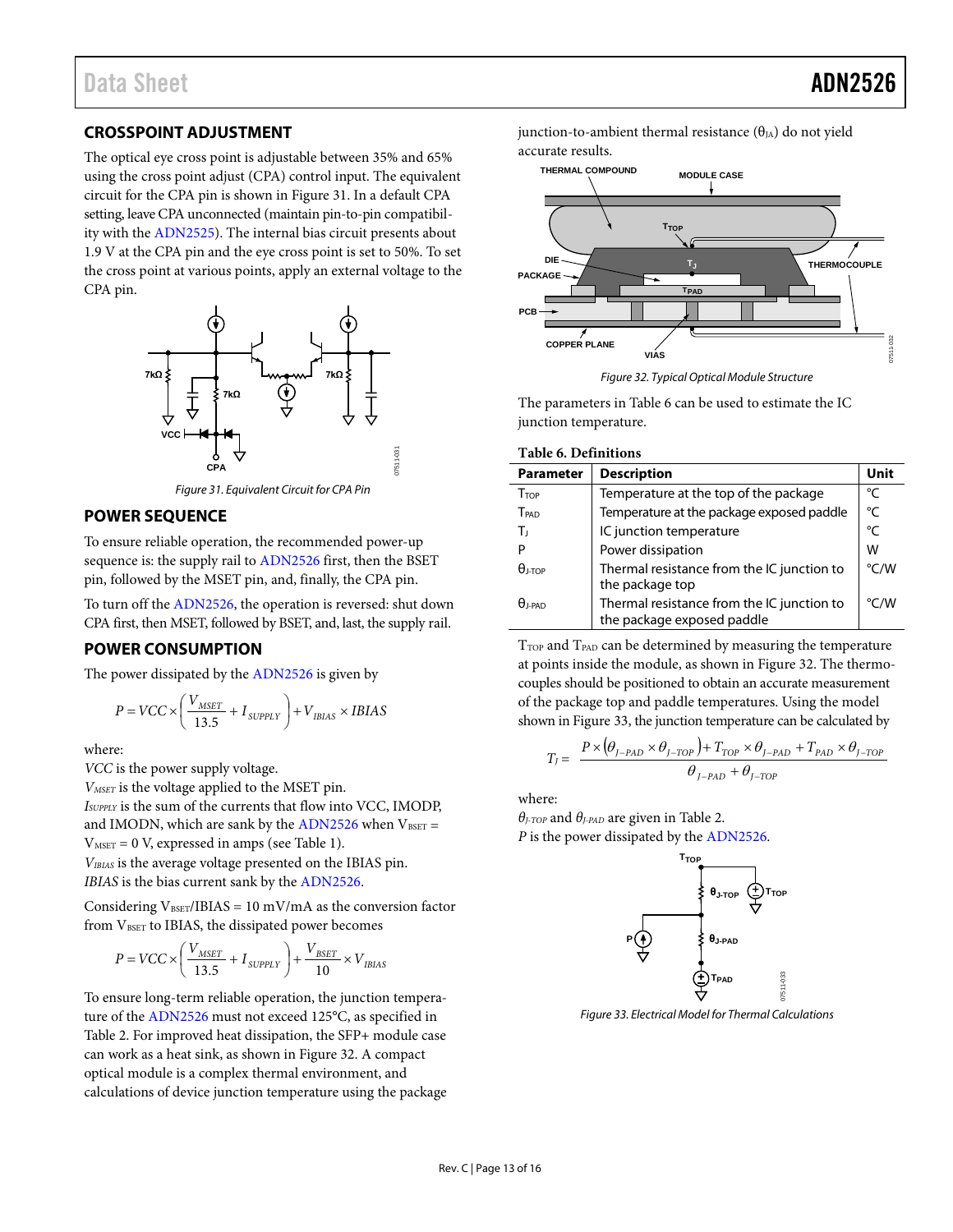### <span id="page-13-0"></span>APPLICATIONS INFORMATION **TYPICAL APPLICATION CIRCUIT**

<span id="page-13-1"></span>[Figure 34](#page-13-4) shows the typical application circuit for th[e ADN2526.](http://www.analog.com/ADN2526?doc=ADN2526.pdf) The dc voltages applied to the BSET and MSET pins control the bias and modulation currents. The bias current can be monitored as a voltage drop across the 1 k $\Omega$  resistor connected between the IBMON pin and GND. The ALS pin allows the user to turn on or turn off the bias and modulation currents, depending on the logic level applied to the pin. The data signal source must be connected to the DATAP and DATAN pins of th[e ADN2526](http://www.analog.com/ADN2526?doc=ADN2526.pdf) using 50  $\Omega$  transmission lines. The modulation current outputs, IMODP and IMODN, must be connected to the load (TOSA) using 50 Ω differential (25 Ω single-ended) transmission lines. It is recommended that the components shown i[n Table 7](#page-13-3) be used between the [ADN2526](http://www.analog.com/ADN2526?doc=ADN2526.pdf) and the TOSA for an example ac coupling circuit. For up-to-date component recommendations, contact your local Analog Devices, Inc., sales representative.

Working with a TOSA laser sample, the circuit in [Figure 34](#page-13-4) delivers optical performance shown in [Figure 15](#page-8-0) an[d Figure 16.](#page-8-1) For additional applications information and optical eye performance of other laser samples, contact your local Analog Devices sales representative.

### <span id="page-13-2"></span>**LAYOUT GUIDELINES**

Due to the high frequencies at which the [ADN2526](http://www.analog.com/ADN2526?doc=ADN2526.pdf) operates, care should be taken when designing the PCB layout to obtain optimum performance. Well controlled transmission line impedance must be used for the high speed signal paths. The length of the transmission lines must be kept to a minimum to reduce losses and pattern-dependent jitter. The PCB layout must be symmetrical, on both the DATAP and DATAN inputs and the IMODP and IMODN outputs, to ensure a balance between the differential signals. All VCC and VEE pins must be connected to solid copper planes by using low inductance connections. When the connections are made through vias, multiple vias should be used in parallel to reduce the parasitic inductance. Each VEE pin must be locally decoupled with high quality capacitors. If proper decoupling cannot be achieved using a single capacitor, the user can use multiple capacitors in parallel for each VEE pin. A 20 µF tantalum capacitor must be used as a general decoupling capacitor for the entire module. For guidelines on the surface-mount assembly of th[e ADN2526,](http://www.analog.com/ADN2526?doc=ADN2526.pdf) see the Amkor Technology® Application Notes for Surface Mount Assembly of Amkor's *Micro*LeadFrame® (MLF®) Packages.

<span id="page-13-3"></span>

| Table 7. Recommended Components for AC-Coupling |                   |                                           |  |  |  |
|-------------------------------------------------|-------------------|-------------------------------------------|--|--|--|
| Component                                       | Value             | <b>Description</b>                        |  |  |  |
| R1, R2                                          | $36 \Omega$       | 0603 size resistor                        |  |  |  |
| R3, R4                                          | $200 \Omega$      | 0603 size resistor                        |  |  |  |
| C3, C4                                          | 100nF             | 0603 size capacitor, Phycomp 223878615649 |  |  |  |
| L <sub>2</sub> , L <sub>3</sub>                 | $20$ nH           | 0402 size inductor, Murata LQW15AN20NJ0   |  |  |  |
| L6, L7                                          | 0402 size ferrite | Murata BLM15HG102SN1                      |  |  |  |
| L1, L4, L5, L8                                  | $10 \mu H$        | 0603 size inductor. Murata LOM21FN100M70L |  |  |  |



<span id="page-13-4"></span>*Figure 34. Typical Application Circuit*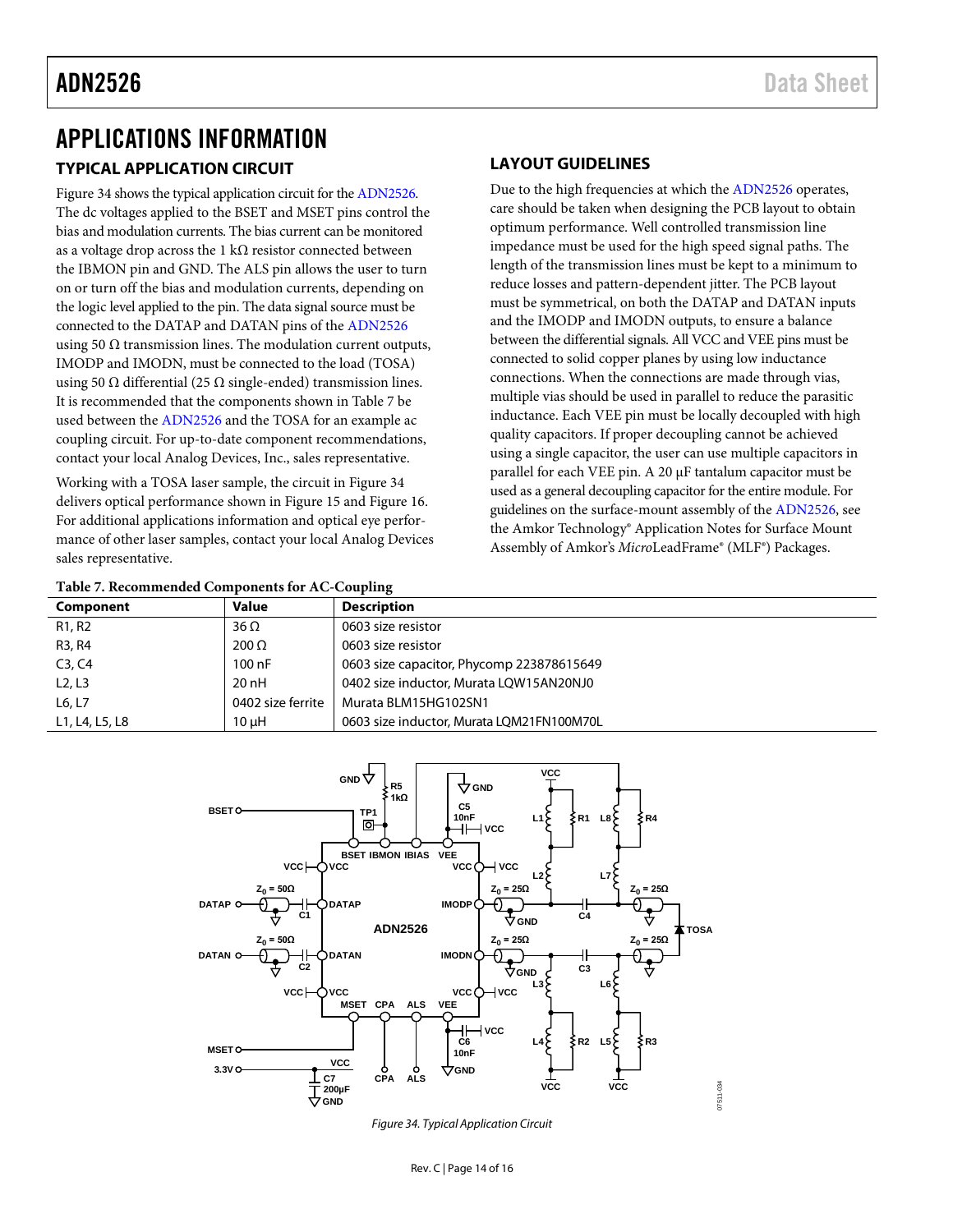### <span id="page-14-0"></span>**DESIGN EXAMPLE**

This design example covers:

- Headroom calculations for the IBIAS, IMODP, and IMODN pins.
- Calculation of the typical voltage required at the BSET and MSET pins to produce the desired bias and modulation currents.

This design example assumes that the resistance of the TOSA is 25  $\Omega$ , the forward voltage of the laser at low current is  $V_F = 1$  V,  $IBIAS = 40$  mA,  $IMOD = 60$  mA, and  $VCC = 3.3$  V.

#### *Headroom Calculations*

To ensure proper device operation, the voltages on the IBIAS, IMODP, and IMODN pins must meet the compliance voltage specifications i[n Table 1.](#page-2-1)

Considering the typical application circuit shown in [Figure 34,](#page-13-4)  the voltage at the IBIAS pin can be written as

$$
V_{IBIAS} = VCC - V_F - (IBIAS \times R_{TOSA}) - V_{LA}
$$

where:

*VCC* is the supply voltage.

*VF* is the forward voltage across the laser at low current.

*RTOSA* is the resistance of the TOSA.

*VLA* is the dc voltage drop across L5, L6, L7, and L8.

For proper operation, the minimum voltage at the IBIAS pin should be greater than 0.6 V, as specified by the minimum IBIAS compliance specification i[n Table 1.](#page-2-1)

Assuming that the voltage drop across the 25  $\Omega$  transmission lines is negligible and that  $V_{LA} = 0$  V,  $V_F = 1$  V, and IBIAS = 40 mA

 $V_{IBIAS} = 3.3 - 1 - (0.04 \times 25) = 1.3$  V

 $V_{IBIAS} = 1.3 \text{ V} > 0.6 \text{ V}$ , which satisfies the requirement.

The maximum voltage at the IBIAS pin must be less than the maximum IBIAS compliance specification as described by

$$
V_{COMPLANCE\_MAX} = VCC - 0.75 - 4.4 \times IBIAS \qquad (2)
$$

For this example,

 $V_{COMPLIANCE\_MAX}$  =  $VCC - 0.75 - 4.4 \times 0.04 = 2.53$  V

 $V_{IBIAS} = 1.3 \text{ V} < 2.53 \text{ V}$ , which satisfies the requirement.

To calculate the headroom at the modulation current pins (IMODP and IMODN), the voltage has a dc component equal to VCC, due to the ac-coupled configuration, and a swing equal to IMOD  $\times$  25  $\Omega$ . For proper operation of th[e ADN2526,](http://www.analog.com/ADN2526?doc=ADN2526.pdf) the voltage at each modulation output pin should be within the normal operation region shown i[n Figure 30.](#page-11-5)

VLB is the dc voltage drop across L1, L2, L3, and L4. Assuming that  $V_{LB} = 0$  V and IMOD = 60 mA, the minimum voltage at the modulation output pins is equal to

*VCC* − (*IMOD* × 25)/2 = *VCC* − 0.75

*VCC* − 0.75 > *VCC* − 1.1 V, which satisfies the requirement.

The maximum voltage at the modulation pins is equal to

 $VCC + (IMOD \times 25)/2 = VCC + 0.75$ 

*VCC* + 0.75 < *VCC* + 1.1 V, which satisfies the requirement.

Headroom calculations must be repeated for the minimum and maximum values of the required IBIAS and IMOD ranges to ensure proper device operation over all operating conditions.

#### *BSET and MSET Pin Voltage Calculation*

To set the desired bias and modulation currents, the BSET and MSET pins of th[e ADN2526](http://www.analog.com/ADN2526?doc=ADN2526.pdf) must be driven with the appropriate dc voltage. The voltage range required at the BSET pin to generate the required IBIAS range can be calculated using the BSET voltage to IBIAS gain specified i[n Table 1.](#page-2-1) Assuming that IBIAS = 40 mA and the typical IBIAS/V<sub>BSET</sub> ratio of 100 mA/V, the BSET voltage is given by

$$
V_{BSET} = \frac{IBIAS \text{ (mA)}}{100 \text{ mA/V}} = \frac{40}{100} = 0.4 \text{ V}
$$

The BSET voltage range can be calculated using the required IBIAS range and the minimum and maximum BSET voltage to IBIAS gain values specified i[n Table 1.](#page-2-1)

The voltage required at the MSET pin to produce the desired modulation current can be calculated using

$$
V_{MSET} = \frac{IMOD}{K}
$$

where *K* is the MSET voltage to IMOD ratio.

The value of K depends on the actual resistance of the TOSA. It can be read using the plot shown i[n Figure 29.](#page-11-1) For a TOSA resistance of 25  $\Omega$ , the typical value of K is equal to 120 mA/V. Assuming that IMOD = 60 mA and using the preceding equation, the MSET voltage is given by

$$
V_{MSET} = \frac{IMOD \text{ (mA)}}{120 \text{ mA/V}} = \frac{60}{120} = 0.5 \text{ V}
$$

The MSET voltage range can be calculated using the required IMOD range and the minimum and maximum K values. These can be obtained from the minimum and maximum curves in [Figure 29.](#page-11-1)